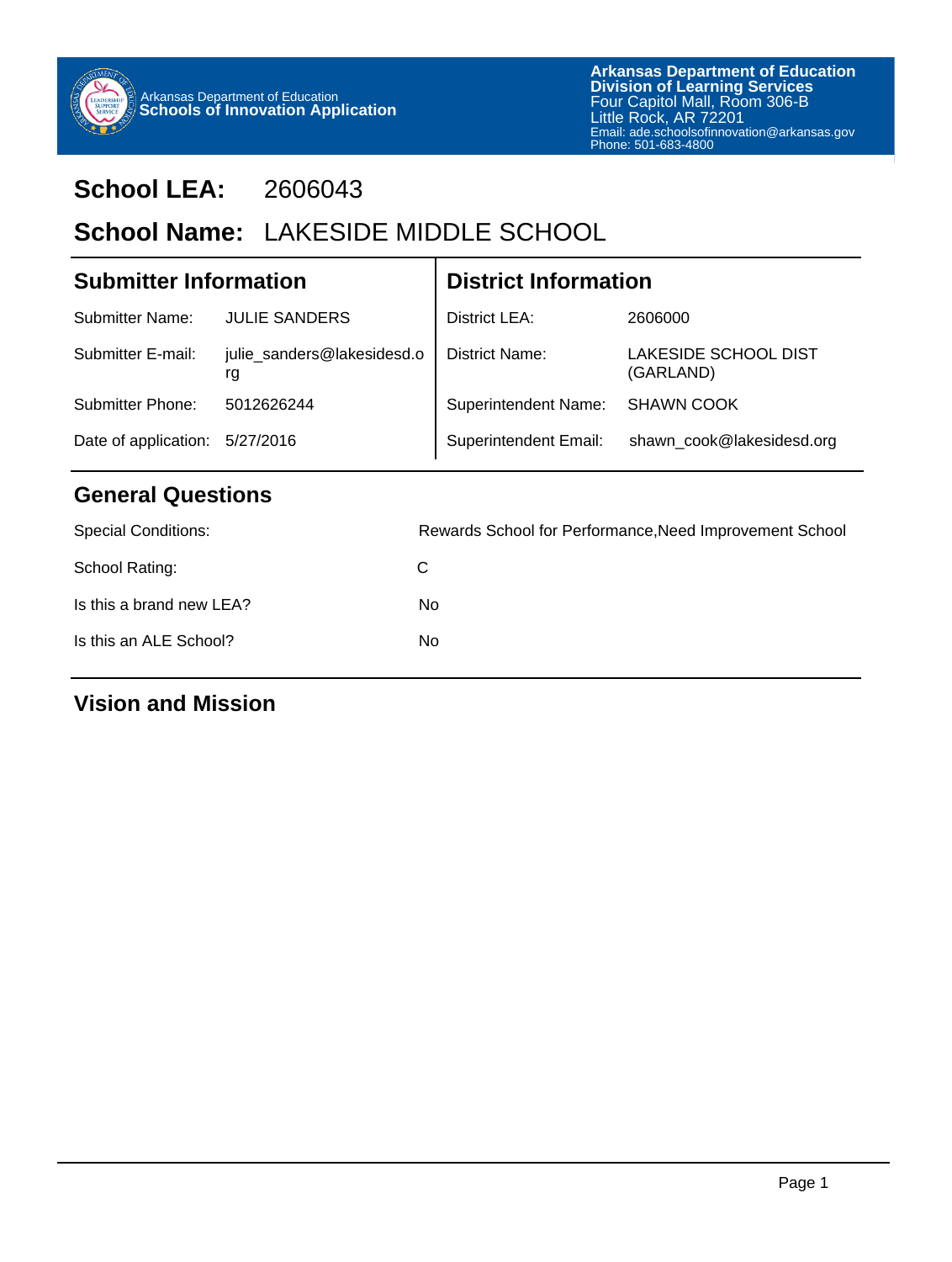

#### LAKESIDE DISTRICT VISION AND MISSION LAKESIDE SCHOOL DISTRICT

"VISION FOR THE 21ST CENTURY"

#### GOALS

It is the goal of the Lakeside School District to graduate students who:

Demonstrate a healthy self-esteem and skills for dealing with peer pressure.

Have developed an understanding and appreciation of the democratic process of government, a love of our country, and respect for law and order.

 Have developed a desire for knowledge along with the ability to set goals and adapt to inevitable change. Have completed a course of study consisting of, but not limited to, proficient academic skills.

 Will have a basic foundation of academic skills appropriate for their age levels and abilities through a curriculum of reading, writing, arithmetic, and communication skills.

Demonstrate an awareness of knowledge of environmental issues and their impact on local, regional, and global levels.

Have achieved an understanding and appreciation of the fine arts.

Have participated in a physical education and health curriculum that emphasized healthful living habits and their effects on the mind and body.

Are capable of succeeding in an information- based society by practicing respect and acceptance for one another, thereby creating a safe learning environment.

Demonstrate acceptable social behavior.

 Have information gathering skills and are able to express their ideas, both written and oral, in a concise and articulate manner.

Have used cooperative learning skills, resulting in the development of analytical skills to be used throughout life for purposeful decision making.

Demonstrate a willingness to accept responsibility for their decisions and actions.

#### LAKESIDE SCHOOL DISTRICT MISSION STATEMENT

The Lakeside School District is committed to helping all students grow through learning by preparing for an ever-changing world and by providing a safe learning environment that will facilitate the total development of each person.

This mission statement is based upon the following beliefs:

All individuals have value and worth.

All individuals have the capability to learn.

All individuals should be provided the opportunity to become lifelong learners.

All individuals should be accountable for their own learning.

All individuals have the responsibility to facilitate learning for one another.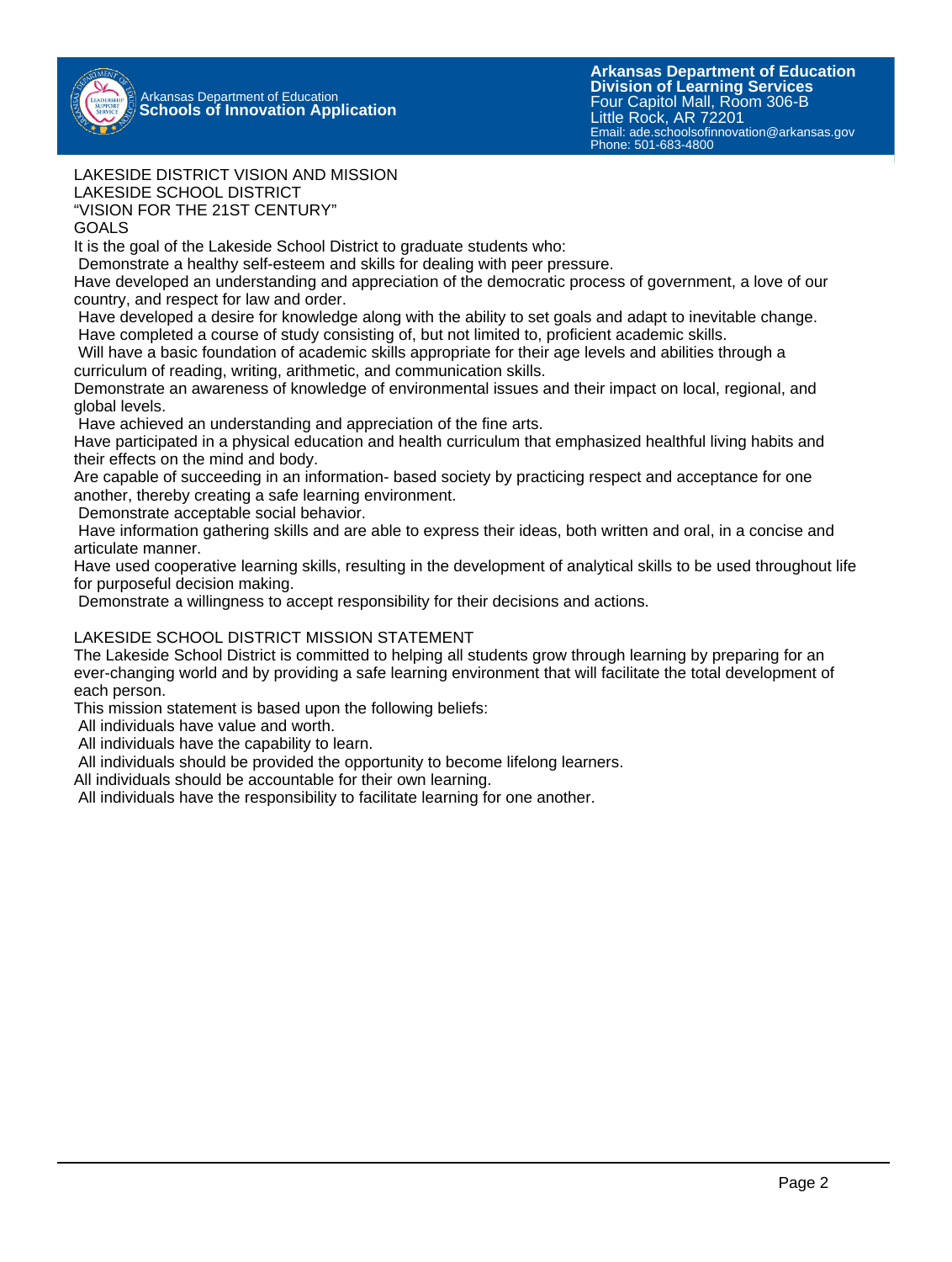

### **Goals and Performance Targets**

#### Rationale for Innovation

We are requesting the waiver so that we might be able to better serve our 6th grade students' interests. By surveying them, we have found approximate percentages of students who lean more toward the arts (27%) and those that lean more toward STEM type learning activities (72%). By having a flexible schedule, students could have more time to experience the areas in which they are most interested. Also, we would be able to incorporate time into the school day to have more interventions that previously have been worked on after school. During the 2015-16 school year, we had 61% (math) and 64% (literacy) students who qualified for an academic improvement plan based on the 2015 PARCC assessment. Additionally, the waiver would provide for us to do more cross-curricular teaching, which proves to be more engaging and meaningful for students. We would include the art standards in the other disciplines to ensure that students who selected a STEM class would be learning the art standards within other disciplines. Therefore, we are requesting that 6th grade students who select a STEM class not have to take the mandatory 40 minute per week art class.

| Goal | <b>Goal Description</b>                                                                                                   |
|------|---------------------------------------------------------------------------------------------------------------------------|
|      | Goal 1 - Increase student<br>participation in Project Lead<br>the Way courses due to its<br>many real world applications. |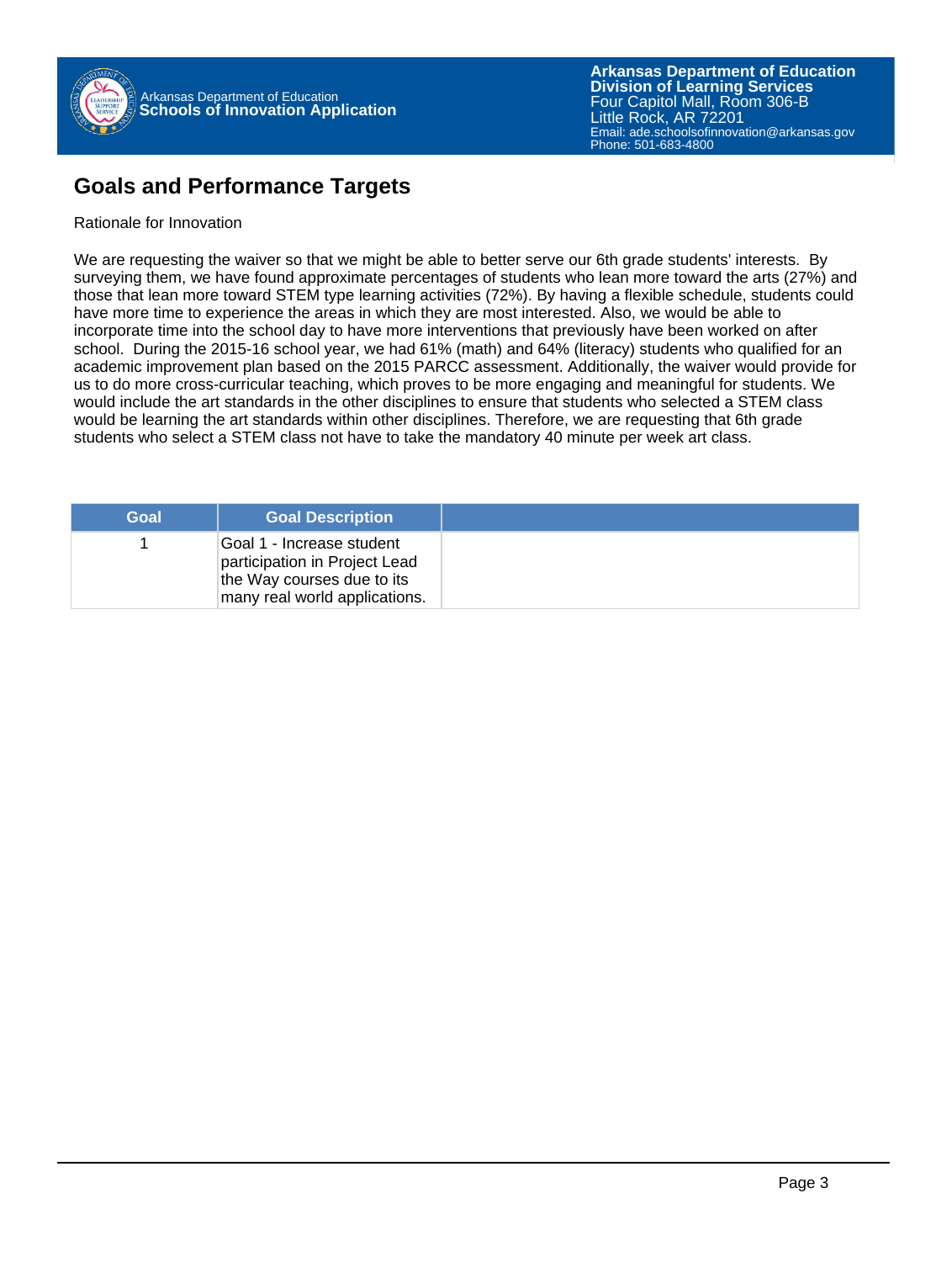

### **Innovations**

| <b>Innovation</b>                                                                                                                                                                                                                                                                                                                              | <b>Purpose</b>                                                                                                                                                                                                                                                                                                                                                              |
|------------------------------------------------------------------------------------------------------------------------------------------------------------------------------------------------------------------------------------------------------------------------------------------------------------------------------------------------|-----------------------------------------------------------------------------------------------------------------------------------------------------------------------------------------------------------------------------------------------------------------------------------------------------------------------------------------------------------------------------|
| courses, an EAST course (pending grant<br>approval. The students will select between<br><b>EAST, PLTW Designing and Modeling, PLTW</b><br>Medical Detectives. Art would be the 4th<br>option from which students can choose.<br>These classes would be 9 weeks each. Then,<br>students would have a semester long Physical<br>education class. | We would add additional Project Lead the Way The purpose of this is mult-faceted. It will allow students to<br>have choices; it will expose more students to STEM courses;<br>for those students who are passionate about art it will allow<br>them to focus on art; and it will allow more cross-curricular<br>teaching between the content teachers and the art teachers. |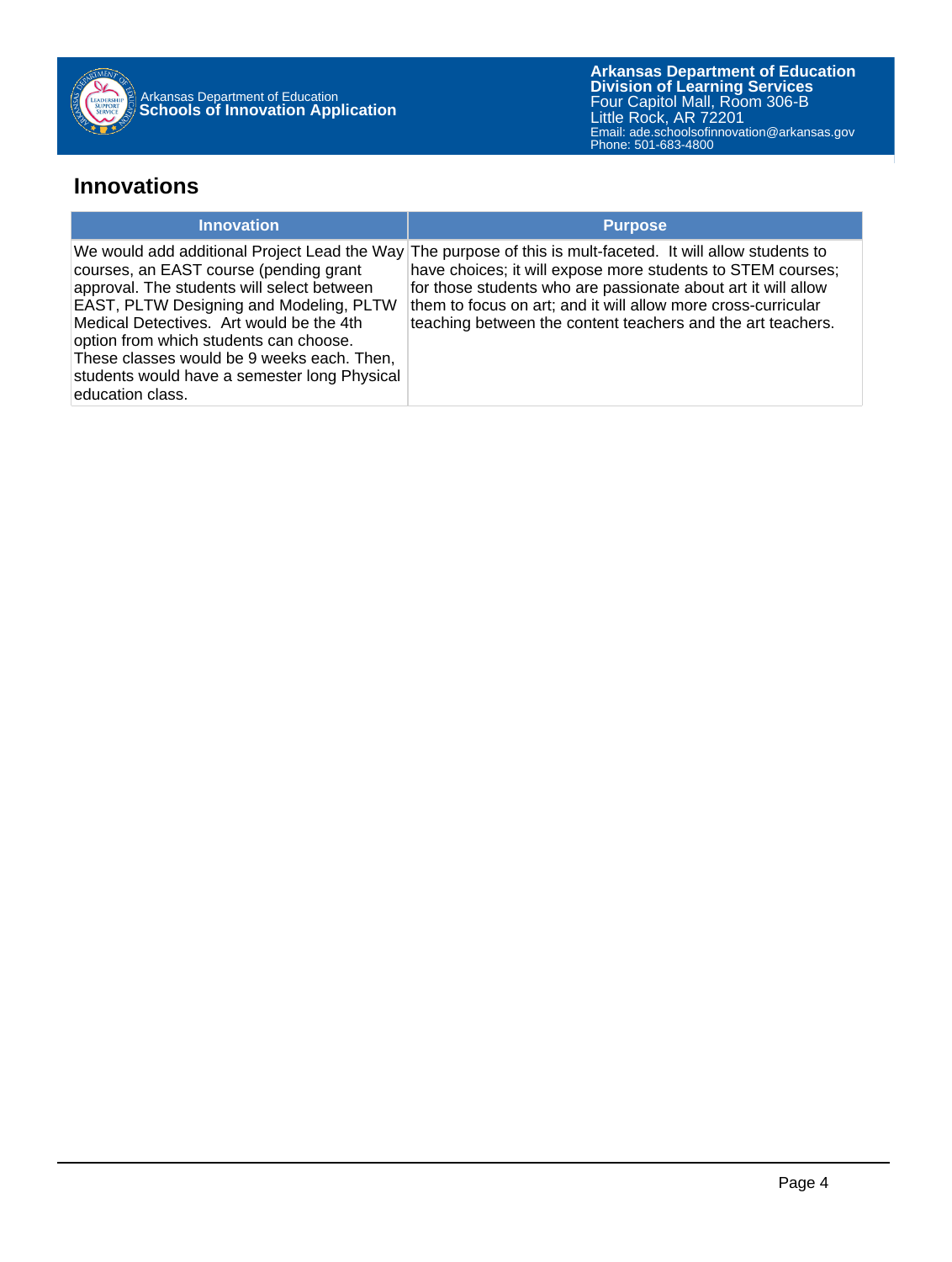

### **Innovation Plan**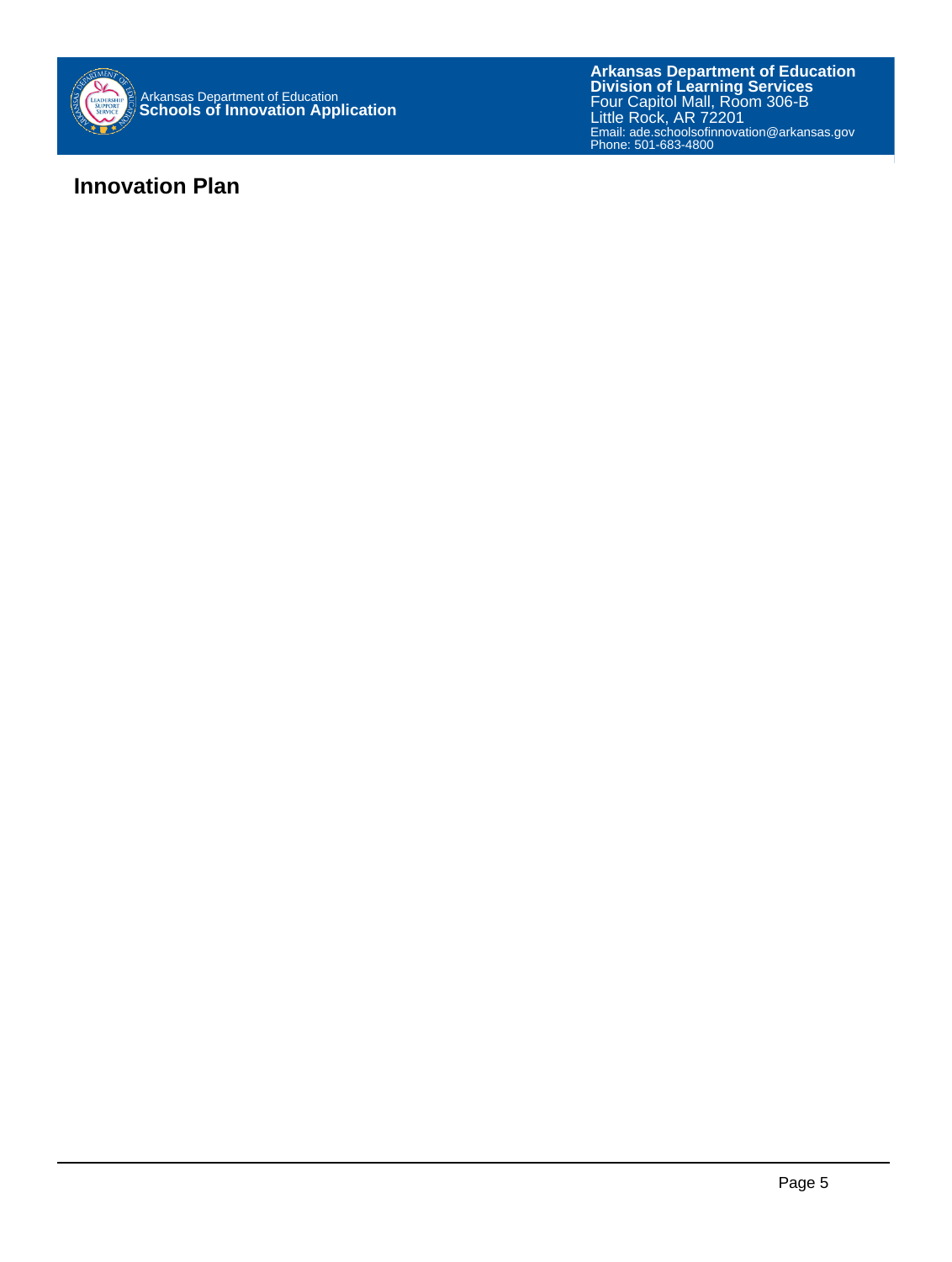

Arkansas Department of Education **Schools of Innovation Application**

**Arkansas Department of Education** Email: ade.schoolsofinnovation@arkansas.gov **Division of Learning Services** Four Capitol Mall, Room 306-B Little Rock, AR 72201 Phone: 501-683-4800

| <b>Plan Date</b> | <b>Action</b>                                                                                                                                                                                                                                                                                                                                                                                                                                                                                                                                                                                                                       | <b>Expected Outcome</b>                                                                                                                                                                                                       |  |
|------------------|-------------------------------------------------------------------------------------------------------------------------------------------------------------------------------------------------------------------------------------------------------------------------------------------------------------------------------------------------------------------------------------------------------------------------------------------------------------------------------------------------------------------------------------------------------------------------------------------------------------------------------------|-------------------------------------------------------------------------------------------------------------------------------------------------------------------------------------------------------------------------------|--|
| 12/09/2015       | Viewed webinar for training regarding<br>the School of Innovation.                                                                                                                                                                                                                                                                                                                                                                                                                                                                                                                                                                  | Understanding of the SOI process                                                                                                                                                                                              |  |
| 12/16/2015       | Committee was recommended and<br>voted upon.                                                                                                                                                                                                                                                                                                                                                                                                                                                                                                                                                                                        | Establishment of Council of Innovation                                                                                                                                                                                        |  |
| 12/10/2015       | Met with stakeholders and parents to<br>share the ideas that will be<br>formulated into the waiver.                                                                                                                                                                                                                                                                                                                                                                                                                                                                                                                                 | Buy in and understanding of the School of<br>Innovation waiver's purpose and process.                                                                                                                                         |  |
| 04/04/2016       | Parent meeting with parents of<br>incoming 6th grade students to<br>explain and share the course<br>opportunities available to 6th grade<br>students. Students will be allowed to<br>choose between a semester of art,<br>Project Lead the Way Classes<br>(Medical Detectives andDesign and<br>Modeling), and EAST. If students do<br>not select art, they would still be<br>taught the art standards through<br>cross-curricular units that incorporate<br>art. For students that select art, this<br>will enable those students to possibly<br>take more sophisticated art courses<br>as they progress to the secondary<br>level. | This will provide administration the<br>necessary data to begin planning the<br>master schedule.                                                                                                                              |  |
| 04/11/2016       | All student schedules due. Choices<br>are based on student interest<br>surveys.                                                                                                                                                                                                                                                                                                                                                                                                                                                                                                                                                     | Master schedule development. The current<br>6th grade schedule will be modified by 10<br>minutes in each of the core classes and<br>added to the enrichment period. Also,<br>necessary professional development<br>finalized. |  |
| 07/16/2016       | Teachers attend necessary p.d.<br>Necessary materials will be ordered<br>for PLTW courses and art materials<br>needed for cross-curricular units.                                                                                                                                                                                                                                                                                                                                                                                                                                                                                   | Curriculum maps modified and established.<br>We will use the PLTW curriculum for those<br>classes. We will modify the core classes to<br>include the art standards. Lesson plans<br>will be developed.                        |  |
| 08/05/2016       | Master schedule finalized.                                                                                                                                                                                                                                                                                                                                                                                                                                                                                                                                                                                                          | Student schedules printed.                                                                                                                                                                                                    |  |
| 01/12/2016       | Meeting with 6th grade teachers to<br>share the waiver plan with them.<br>Additionally, recruit interested<br>teachers to add a new area of<br>licensure through training and teach a<br>new PLTW course.                                                                                                                                                                                                                                                                                                                                                                                                                           | Use this information to develop student<br>survey and plan up-coming, needed<br>professional development.                                                                                                                     |  |
| 01/15/2016       | 5th Grade students take student<br>interest survey.                                                                                                                                                                                                                                                                                                                                                                                                                                                                                                                                                                                 | Data for course development will be<br>gathered.                                                                                                                                                                              |  |
| 01/19/2016       | Review plan and make necessary<br>adjustments to plan.                                                                                                                                                                                                                                                                                                                                                                                                                                                                                                                                                                              | Get final feedback from all council<br>members.                                                                                                                                                                               |  |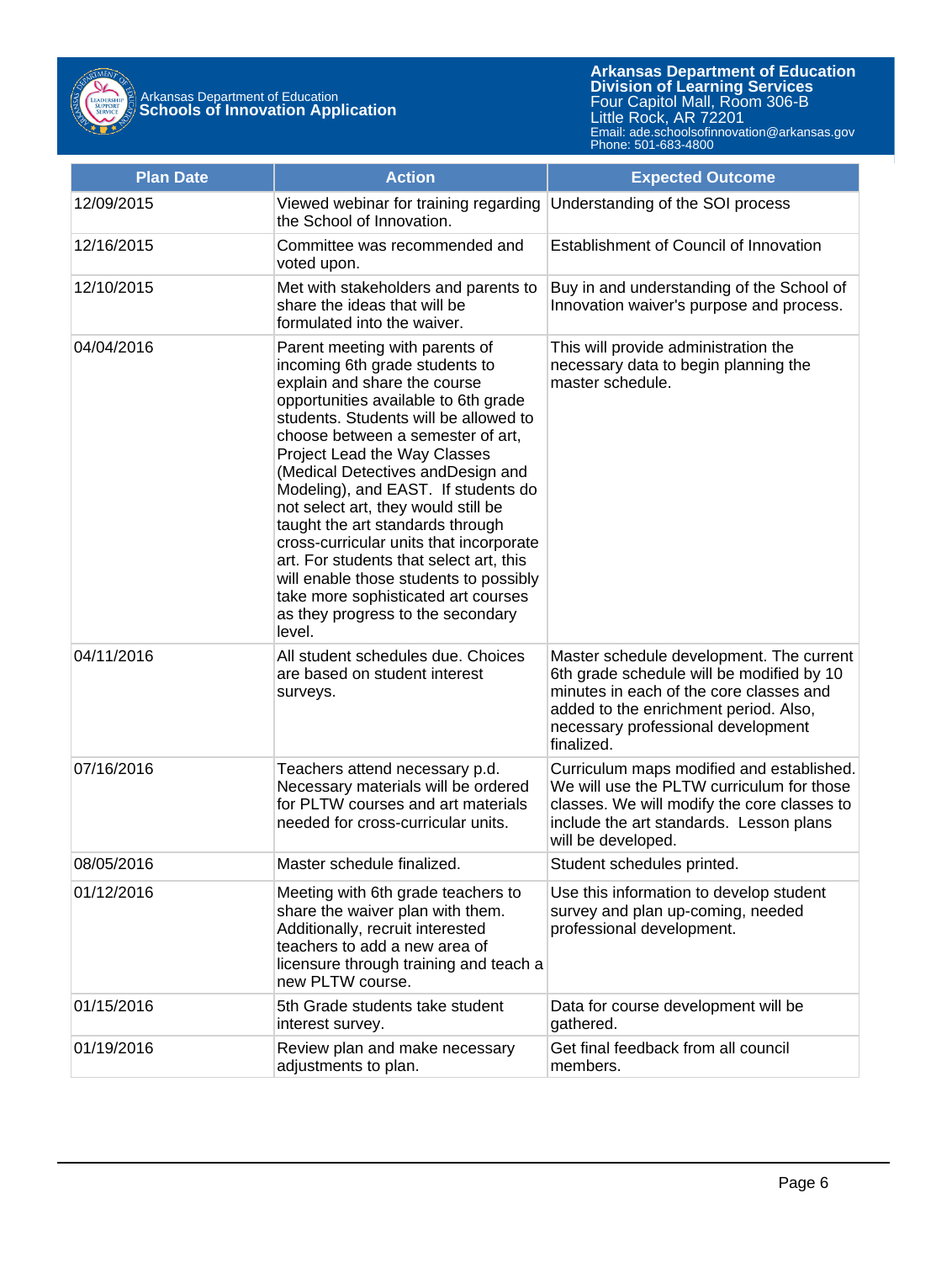

# **Requested Waivers**

| <b>Code section, Rule, or Local</b><br><b>Policy</b>                | <b>Goal</b> | <b>Rationale</b>                                                                                                                                                                                                                                                                                                                                                                                                                                                                                                                                                                                                                                                                                                                                                                                                                                                                                                                                                                                                                                                                                                                                                                                                                                                                                                                                                                                                                                                                                                                                                                                                                                                                                                                                                                                                                                                                                                                                                                                                                                                                                                                                                                                                                                                                                                                                                                                                                                                                                                                                                                                                                                                                                                                                                                                                                    |
|---------------------------------------------------------------------|-------------|-------------------------------------------------------------------------------------------------------------------------------------------------------------------------------------------------------------------------------------------------------------------------------------------------------------------------------------------------------------------------------------------------------------------------------------------------------------------------------------------------------------------------------------------------------------------------------------------------------------------------------------------------------------------------------------------------------------------------------------------------------------------------------------------------------------------------------------------------------------------------------------------------------------------------------------------------------------------------------------------------------------------------------------------------------------------------------------------------------------------------------------------------------------------------------------------------------------------------------------------------------------------------------------------------------------------------------------------------------------------------------------------------------------------------------------------------------------------------------------------------------------------------------------------------------------------------------------------------------------------------------------------------------------------------------------------------------------------------------------------------------------------------------------------------------------------------------------------------------------------------------------------------------------------------------------------------------------------------------------------------------------------------------------------------------------------------------------------------------------------------------------------------------------------------------------------------------------------------------------------------------------------------------------------------------------------------------------------------------------------------------------------------------------------------------------------------------------------------------------------------------------------------------------------------------------------------------------------------------------------------------------------------------------------------------------------------------------------------------------------------------------------------------------------------------------------------------------|
| 9.03.3.6 Fine Arts - 40 minutes per<br>week, Arkansas Code 6-16-130 | 1           | Lakeside Middle School will provide more students the<br>opportunity to learn about the science, technology,<br>engineering and math (STEM) career path by allowing<br>them access to Project Lead the Way Gateway courses in<br>6th grade. The goals and performance standards in our<br>proposed plan will enhance the goals of our districts<br>educational philosophy and the STEM initiative. During a<br>2015 PLC meeting Lakeside Middle School faculty<br>members brainstormed ways to integrate visual arts into<br>daily classroom instruction to allow for additional STEM<br>courses in our curriculum. Lakeside Middle School<br>recently surveyed all 2015-2016 5th grade students to see<br>how many students would choose to take a Project Lead<br>the Way Gateway course the following year in 6th grade.<br>The results of the survey showed 60% of the students<br>would prefer PLTW courses. 5th grade students currently<br>have PLTW exposure with robotics in their daily science<br>class, this has sparked an interest for PLTW courses<br>thought their educational career. Our goal (G1) in our<br>proposed plan is to increase student participation in STEM<br>curriculum options utilizing PLTW. To do so would require<br>flexibility in scheduling and a waiver from the accreditation<br>requirements regarding 6th grade visual art standards.<br>Lakeside Middle School believes that a quality<br>instructional program builds the creative process and is<br>real world applicable for students. The staff strives to meet<br>the needs of all students, and they want to make data<br>driven decisions. Goal number 1 is to increase student<br>participation in STEM electives in 6th grade.<br>Lakeside Middle School requests a waiver from 9.03.3.6<br>Fine Arts "Visual Arts" for 6th grade students who will<br>enroll in STEM electives. By giving students additional<br>course options, , it will allow some students in 6th grade to<br>pursue an academic path to STEM careers.<br>According to a recent article titled "These Are the Best<br>Jobs in America Right Now" the demand for STEM career<br>paths is at a all time high.<br>By those measures, one title topped Glassdoor's 2016 list<br>of the best jobs in America: data scientist, with a median<br>base salary of nearly \$117,000, more than 1,700 openings<br>right now, and a top "career opportunities" rating.<br>"This is a job title that's so hot," said Glassdoor careers<br>trends analyst Scott Dobroski. "It's a job title where<br>demand outpaces supply. There's a ton of upward mobility<br>right now," he said.<br>While data scientist was on Glassdoor's top 25 list last<br>year, it jumped from No. 9 to the top spot this year<br>because companies of all types are looking for people who |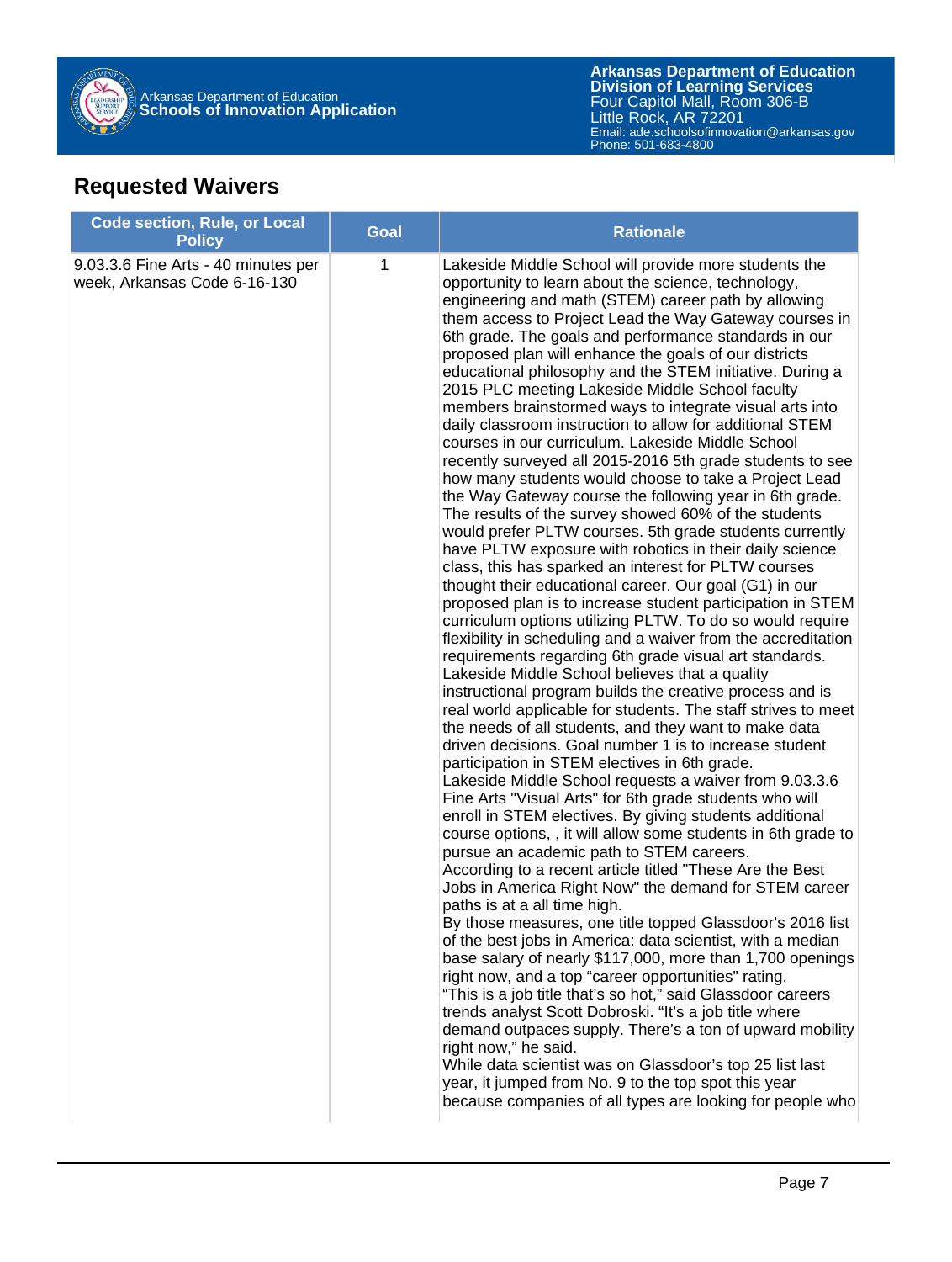

| can turn big data into moneymaking ideas or insights,<br>Dobroski explained.<br>Technology jobs in general have a robust presence on the<br>list. Software development managers (No. 12) take home<br>the highest median base salary, at \$135,000, while the<br>most in-demand job is software engineer (No. 9), with a<br>whopping 49,000-plus job openings.<br>"By those measures, one title topped Glassdoor's 2016 list<br>of the best jobs in America: data scientist, with a median<br>base salary of nearly \$117,000, more than 1,700 openings<br>right now, and a top "career opportunities" rating.<br>"http://time.com/money/4186101/best-jobs-in-america-<br>right-now/" |
|---------------------------------------------------------------------------------------------------------------------------------------------------------------------------------------------------------------------------------------------------------------------------------------------------------------------------------------------------------------------------------------------------------------------------------------------------------------------------------------------------------------------------------------------------------------------------------------------------------------------------------------------------------------------------------------|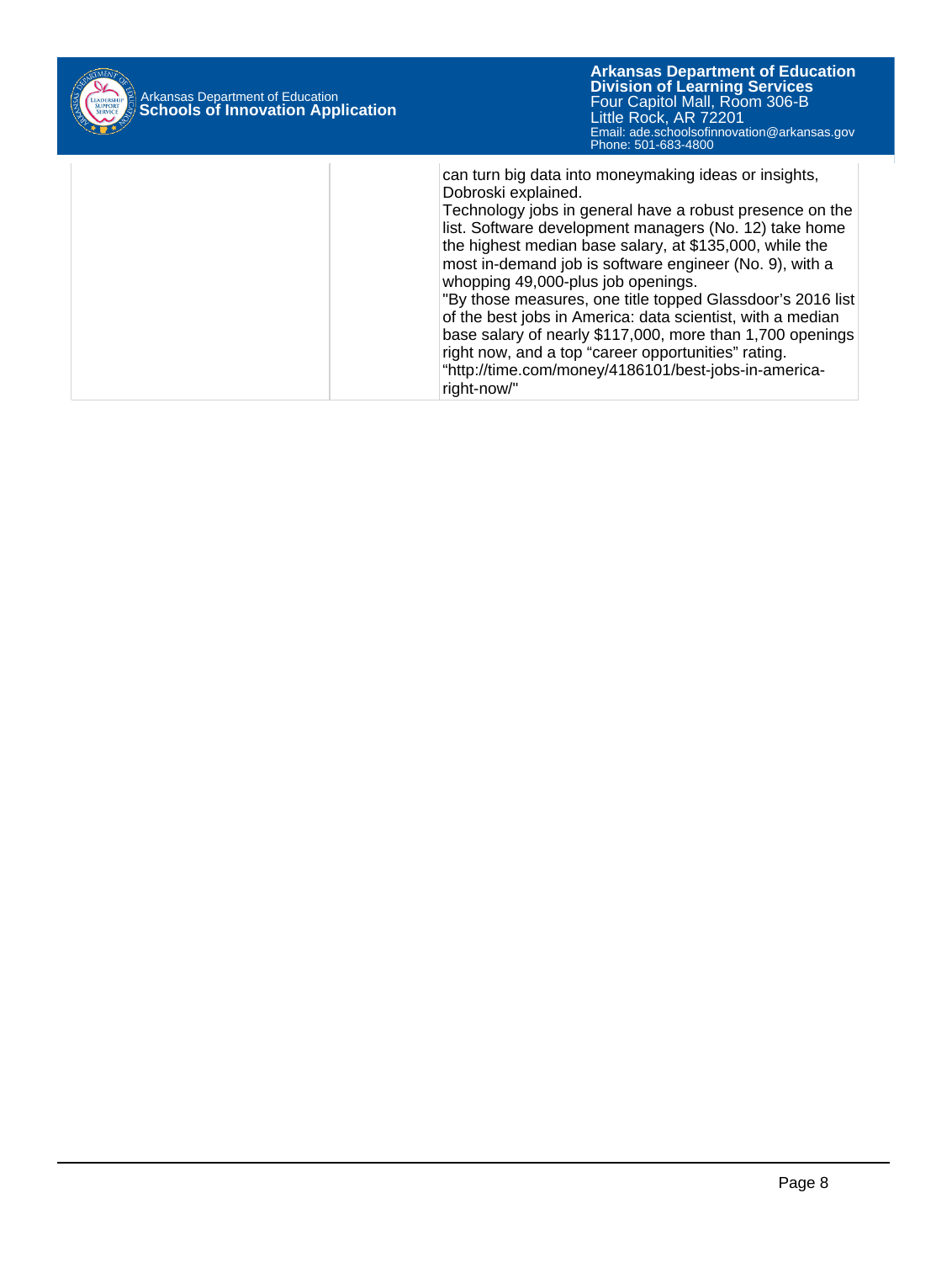

## **Council of Innovation**

District:

School:

Minority at School 17.00%

| <b>Council Member Name</b> | <b>Representative Group</b> | <b>Minority</b> | <b>Position</b> | <b>Date Elected</b> |
|----------------------------|-----------------------------|-----------------|-----------------|---------------------|
| Jon Jon Hollis             | Parent                      | Y               | Member          | 12/16/2015          |
| Jamie Preston              | Principal                   | Y               | Chair           | 12/16/2015          |
| Bambi Norman               | Academic Coach              | N               | Member          | 12/16/2015          |
| Julie Sanders              | Academic Coach              | N               | Member          | 12/16/2015          |
| Kayce Neill                | Teacher                     | N               | Member          | 12/16/2015          |
| Lance Harris               | Teacher                     | N               | Member          | 12/16/2015          |
| Melinda French             | Paraprofessional            | N               | Member          | 12/16/2015          |
| Katie Brown                | Acadmic coach               | N               | Vice-Chair      | 12/16/2015          |
| Betsy Cox                  | Parent/Community            | N               | Parent          | 12/16/2015          |
| <b>Bruce Orr</b>           | Asst. Superintendent/Parent | N               | Co-Chair        | 12/16/2015          |
| Tanna Clark                | Community                   | N               | Member          | 12/16/2015          |
| Emylee Bittinger           | Student                     | N               | Member          | 12/16/2015          |
| <b>Ben Hollis</b>          | Student                     | Y               | Member          | 12/16/2015          |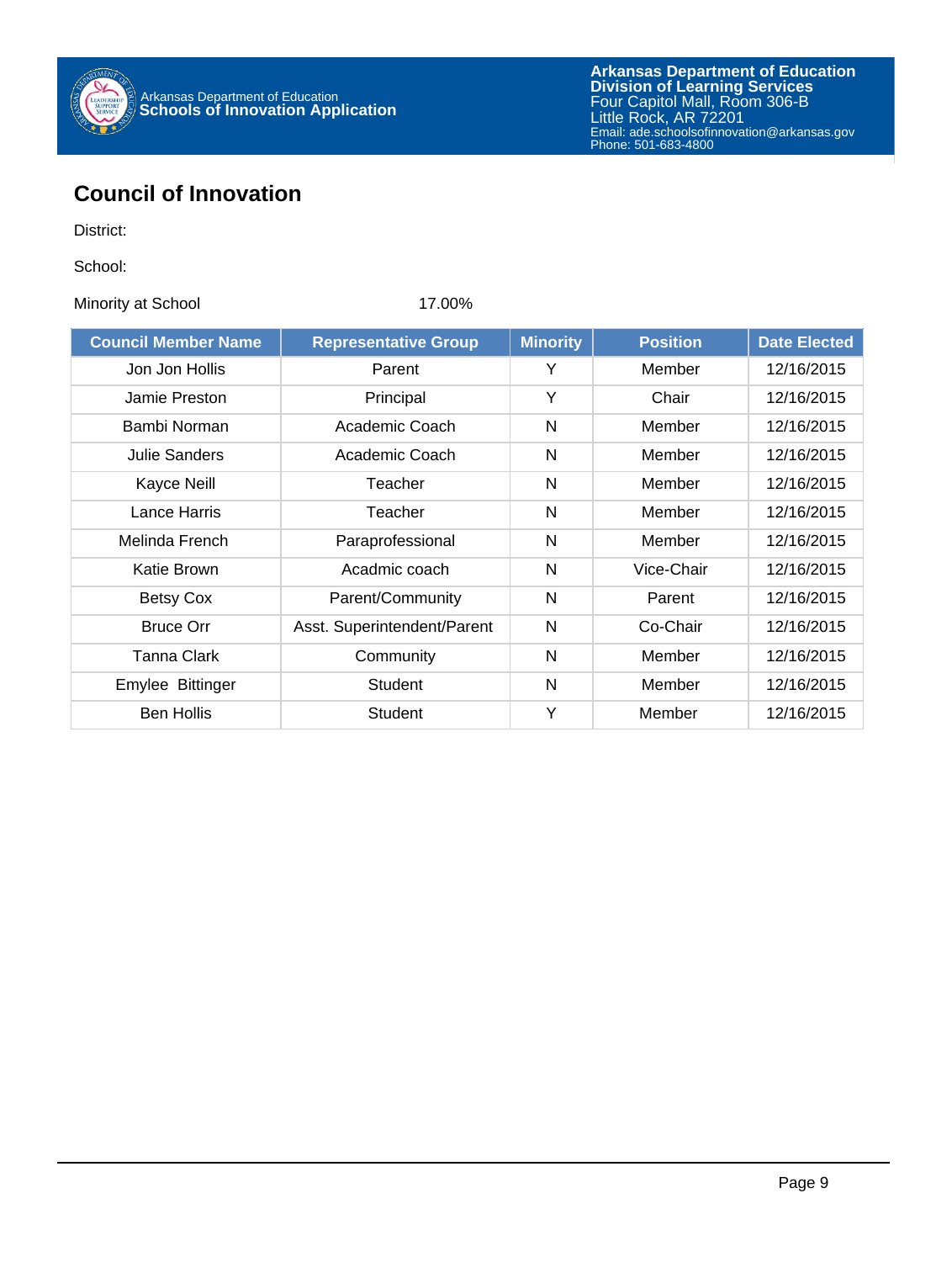

# **Shared Leadership**

| <b>Meeting</b><br><b>Date</b> | <b>Meeting</b><br><b>Purpose</b>                                                                                                       | No. of<br><b>Teachers</b><br><b>Present</b> | No. of<br><b>School</b><br><b>Staff</b><br><b>Present</b> | No. of<br><b>Parents</b><br><b>Present</b> | No. of<br><b>Community</b><br><b>Members</b><br><b>Present</b> | No. of<br><b>Students</b><br><b>Present</b> | <b>Meeting</b><br><b>Outcome/</b><br><b>Planned Next</b><br><b>Steps</b> |
|-------------------------------|----------------------------------------------------------------------------------------------------------------------------------------|---------------------------------------------|-----------------------------------------------------------|--------------------------------------------|----------------------------------------------------------------|---------------------------------------------|--------------------------------------------------------------------------|
| 12/10/201<br>5                | Share and<br>formulate<br>ideas for<br>waivers                                                                                         | $\overline{2}$                              | $\overline{2}$                                            | 1                                          | 0                                                              | $\mathbf 0$                                 | Formal voting<br>of committee                                            |
| 1/12/2016                     | Share and<br>outline waiver<br>with 6th grade<br>teachers.<br>Recruit<br>teachers to<br>teach<br>additional<br><b>PLTW</b><br>courses. | 9                                           | $\overline{2}$                                            | $\overline{0}$                             | $\mathbf 0$                                                    | $\overline{0}$                              | Meet with<br>students.                                                   |
| 1/13/2016                     | Met with 2<br>students on<br>Council of<br>Innovation.<br>Shared plan<br>with them.                                                    | $\overline{0}$                              | 1                                                         | $\overline{0}$                             | $\overline{0}$                                                 | $\overline{2}$                              | Survey<br>students.                                                      |
| 1/15/2016                     | 5th Grade<br>students given<br>the student<br>interest<br>survey                                                                       | 9                                           | 3                                                         | $\mathbf 0$                                | $\mathbf 0$                                                    | 100                                         | Gather data for<br>waiver.                                               |
| 1/20/2016                     | Give update<br>on survey and<br>waiver                                                                                                 | 18                                          | $\overline{4}$                                            | 1                                          | 1                                                              | $\overline{2}$                              | Finalize plan<br>based in data<br>and input from<br>stakeholders.        |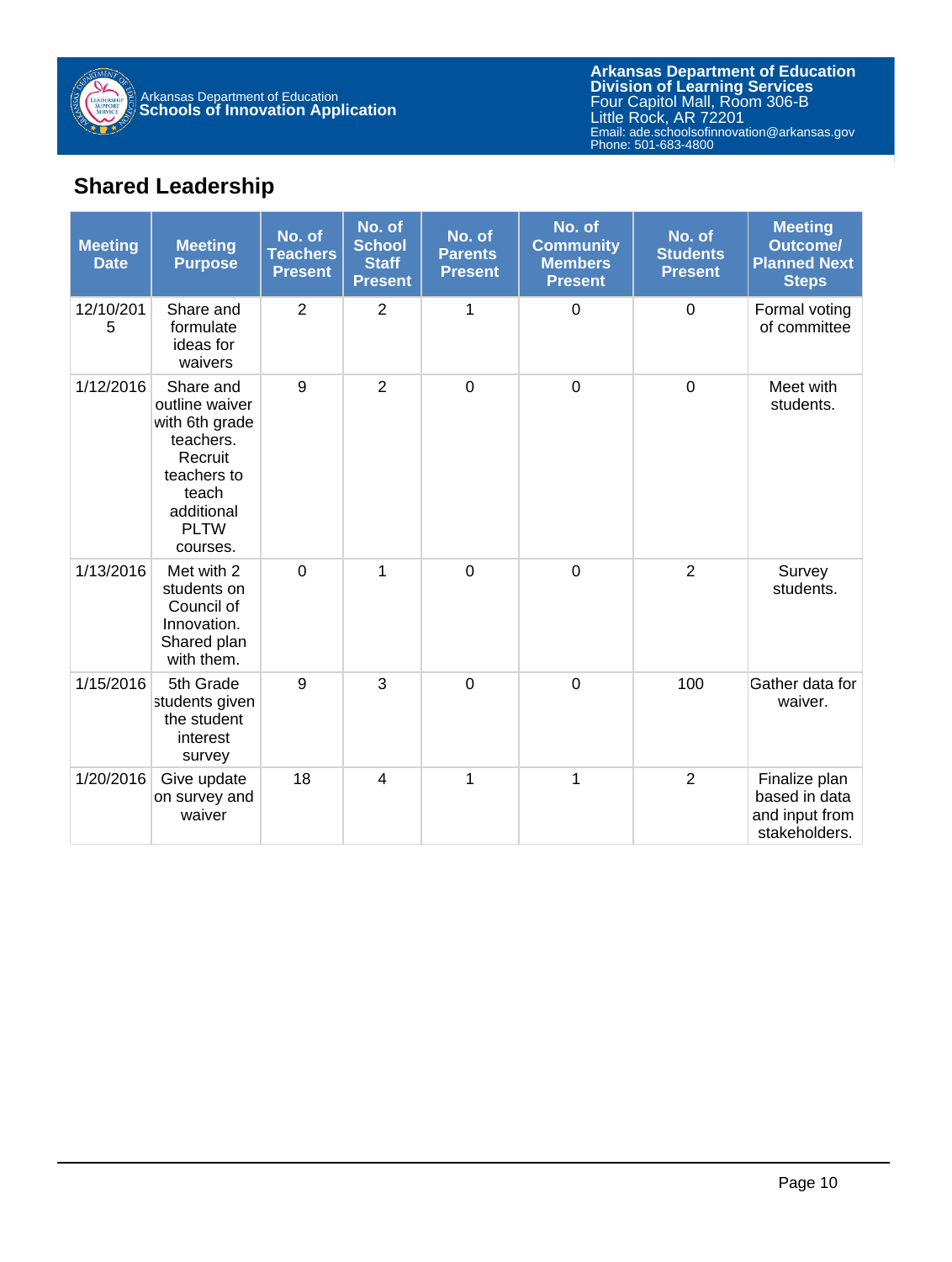

### **Election Results**

| Number of certified and classified on staff:                            | 73            |
|-------------------------------------------------------------------------|---------------|
| Number of staff who voted:                                              | 48            |
| Number of staff who voted for proposed Plan:                            | 46            |
| Number of staff who voted against the proposed plan:                    | $\mathcal{P}$ |
| Percentage of staff voting in favor of the proposed Plan of Innovation: | 95            |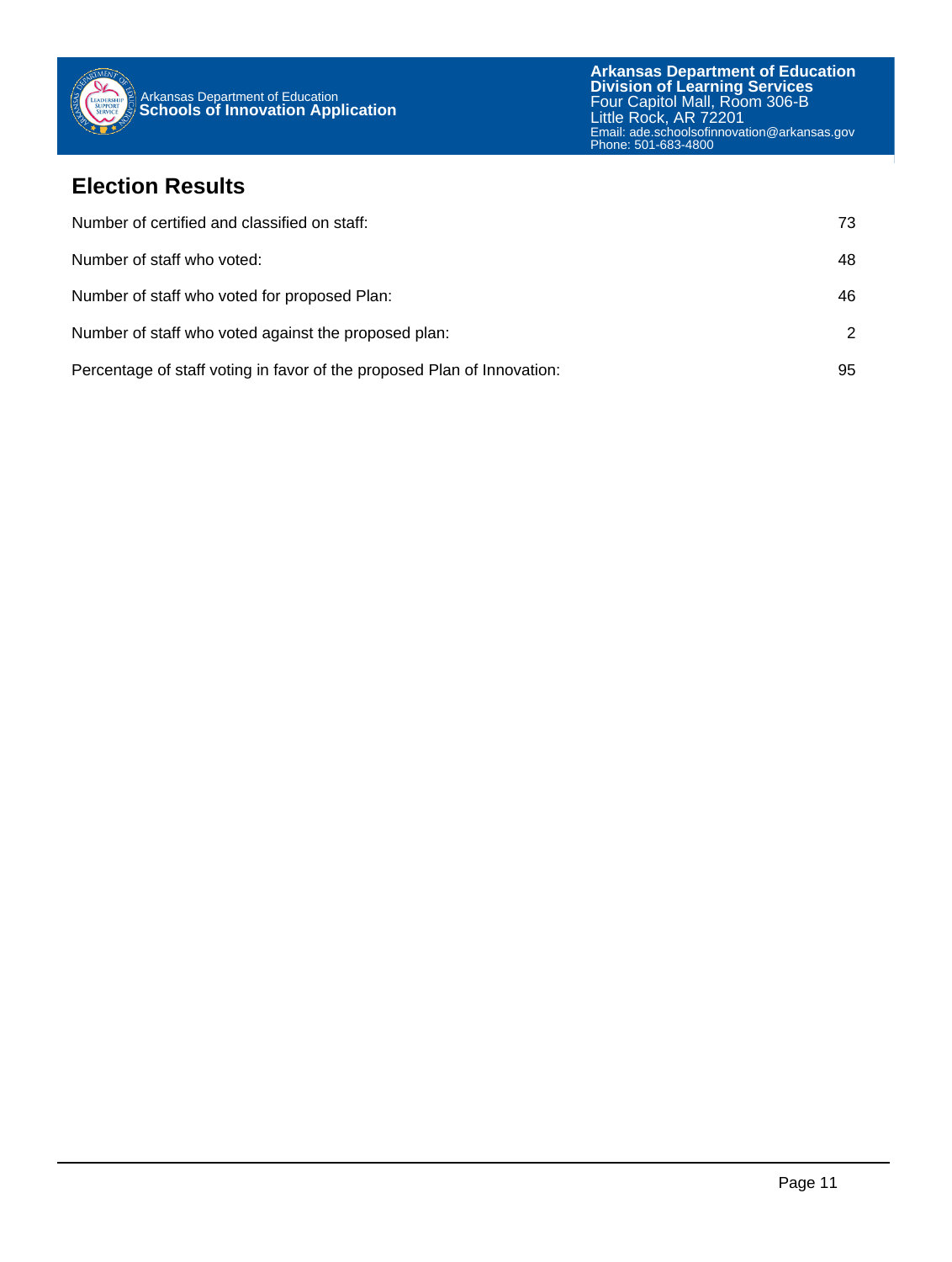

## **Professional Development Scope**

#### Professional Development Plan Part 1

| <b>Date</b> | <b>Audience</b>            | <b>Purpose of the Session</b>                                                                                                                                                                                                        |
|-------------|----------------------------|--------------------------------------------------------------------------------------------------------------------------------------------------------------------------------------------------------------------------------------|
| 7/18/2014   | Mr. Lance Harris - teacher | Mr. Harris completed the Design and<br>Modeling Class as well as the Automoation<br>and Robotics/Vex trainins through Project<br>Lead the Way at ATU. He has been<br>teaching these 2 courses at LMS for the<br>past 2 school years. |
| 7/10/2015   | Mrs. Kathy Hopper, Teacher | Mrs. Hopper completed the Design and<br>Modeling training of PLTW through ATU.<br>She has been teaching this course to 6th<br>graders during the 2015-16 school year.                                                                |

Professional Development Plan Part 2